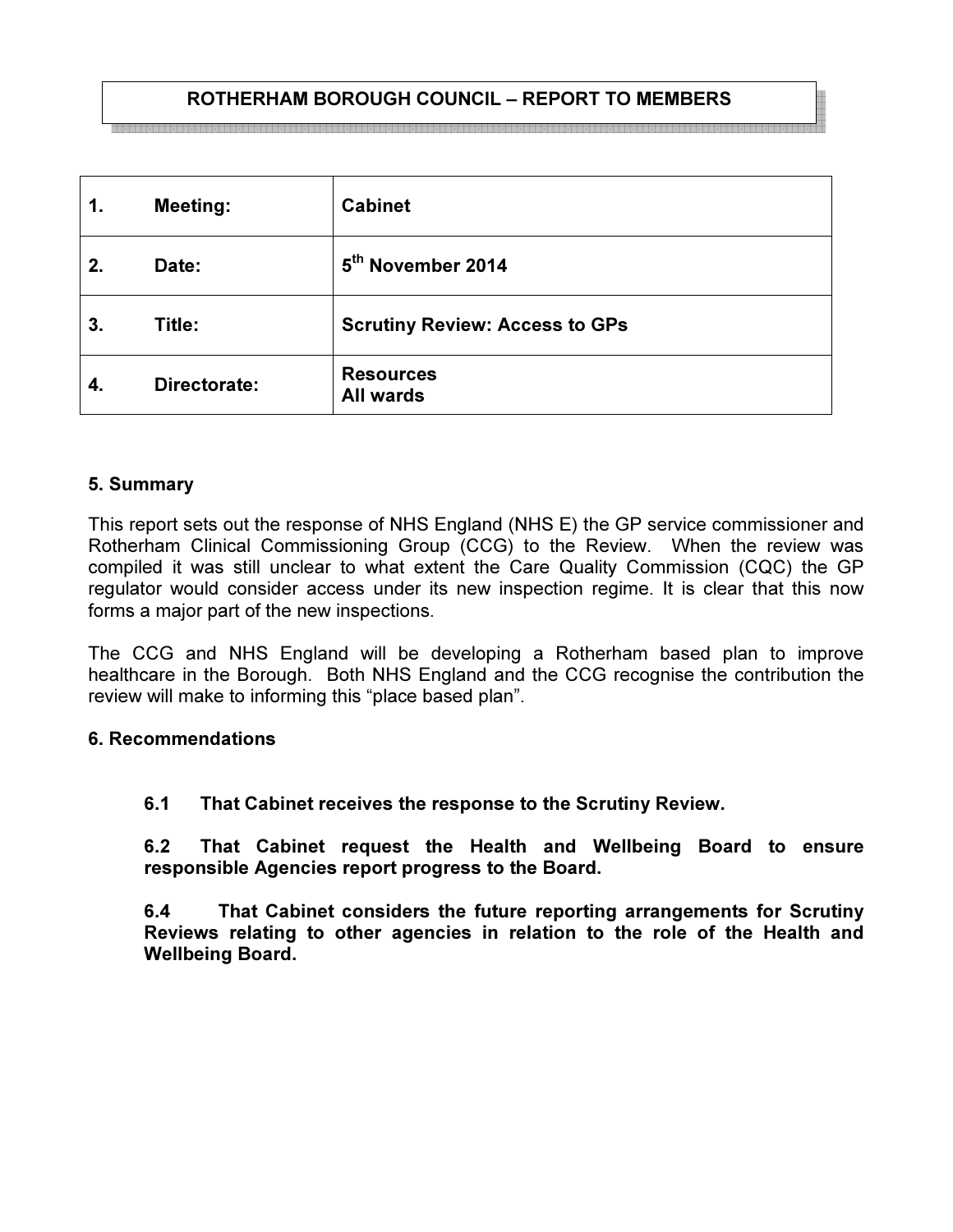## 7. Proposals and details

- 7.1 Following discussion at Health Select Commission meetings a scrutiny review of Access to GPs was agreed as a priority in the work programme for 2013-14 as Members had raised concerns about waiting times for GP appointments on the basis of public feedback.
- 7.2 The key focus of Members' attention was to identify any anomalies, issues or barriers which impact on patients in Rotherham accessing their GP and in particular in respect of obtaining a convenient appointment within 48 hours.

There were seven aims of the review, which were to:

- establish the respective roles and responsibilities of NHS England and GP practices with regard to access to GPs
- ascertain how NHS England oversees and monitors access to GPs
- identify national and local pressures that impact on access to GPs current and future
- determine how GP practices manage appointments and promote access for all patients
- identify how NHS England Area Team will be responding to changes nationally
- consider satisfaction data from the GP Patient Survey on a practice by practice basis and to compare Rotherham with the national picture
- identify areas for improvement in current access to GPs (locally and nationally)
- 7.3 A full scrutiny review was carried out, chaired by Cllr Emma Hoddinott and evidence gathering began in October 2013, concluding in March 2014. This comprised round table discussions and written evidence from health partners, reviewing the National GP Patient Survey data, desktop research and fact finding visits to four GP practices.
- 7.4 Members recognised the national and local pressures that impact upon access to GPs. On the supply side there is reducing funding, shortages of GPs and nurses, and premises that are not always suitable for the increasing range of services now delivered at GP practices. Patient demographics with a growing and ageing population, coupled with the prevalence of ill health and long term conditions, and local deprivation in some areas, means increasing demand. This needs adequate resourcing to ensure good access to services for all patients.
- 7.5 Patients' experiences of accessing GPs do vary from practice to practice with some long waiting times reported. Expectations and preferences are changing and it is a question of striking a balance between clinical need, patient expectations and convenient access, with practices needing to work with their patients to develop systems that work well for both. Patient education and information is also important.
- 7.6 GPs offer a range of appointment booking systems and one size does not fit all given the variations in practice size and practice populations. Members noted some very good practice and willingness to trial new systems but would like all practices to consider opening up some time each day for sit and wait appointments.